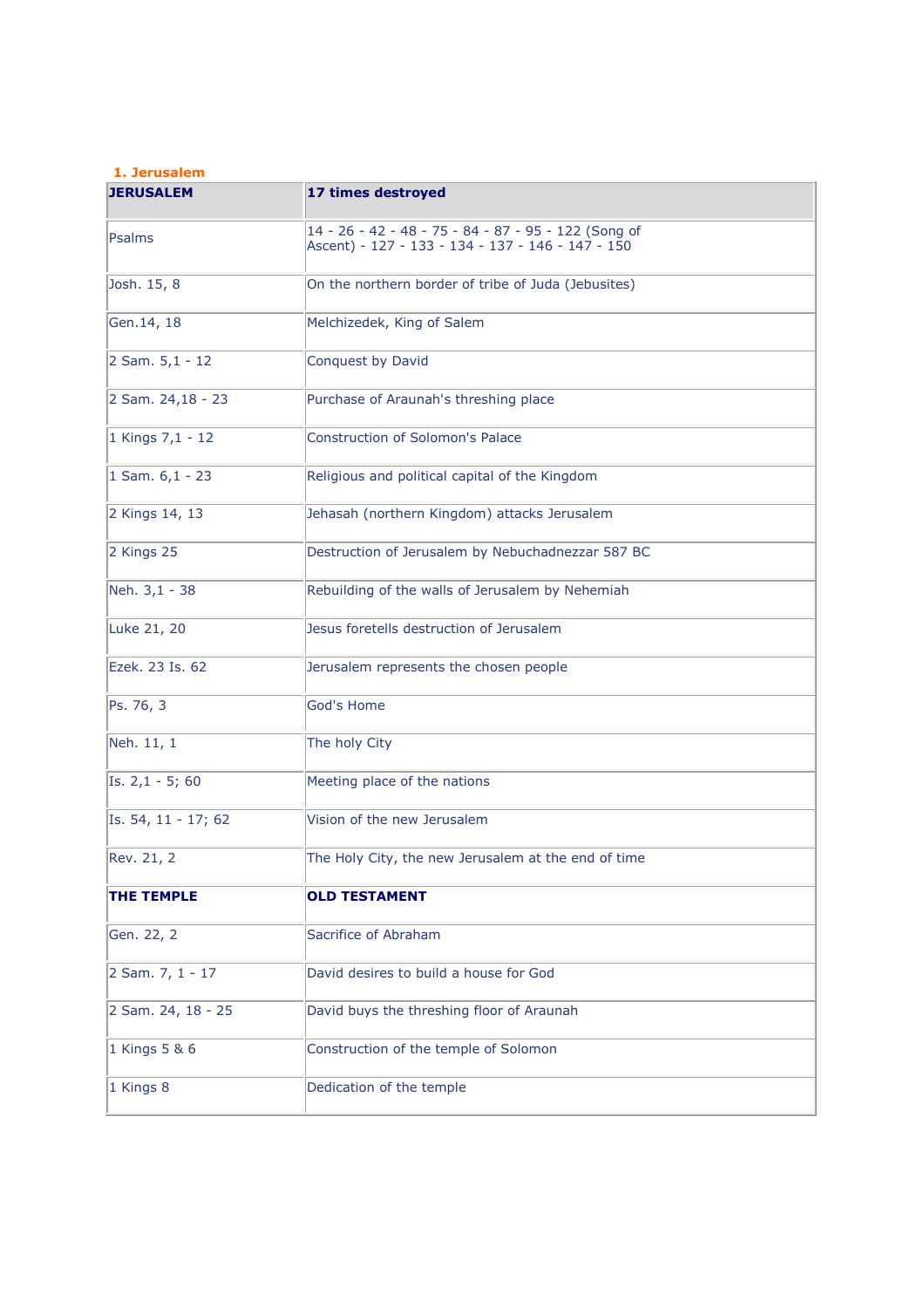| Is. $6, 1 - 8$        | Vision of the prophet Isaiah in the temple                                              |
|-----------------------|-----------------------------------------------------------------------------------------|
| Jer. 7, 1 - 15        | Threats this is the temple of the Eternel                                               |
| 2 Kings 11, 1 - 20    | Murder of queen Athaliah of Judah outside the temple                                    |
| 2 Kings 12 1 - 22     | Reparation under King Jehoash                                                           |
| 2 Kings 22, 1 - 20    | The book of the law found in the temple                                                 |
| Ez. 8, 1 - 18         | Vision of Ezekiel on idolatry                                                           |
| Ez. 10, 18 - 22       | The glory of the lord leaves the temple                                                 |
| 2 Kings 25            | Destruction of the temple by Nebuchadnessar 587 BC                                      |
| Ez. 40 & 44           | Vision of the future temple: the New Jerusalem                                          |
| Ezra 4,24 & 6,12 - 18 | Reconstruction and dedication of the temple 300 BC                                      |
| 1 Mac. 1,20 - 42      | Plunder of the temple by Antiochus Epiphanes                                            |
| Deut. 6, 4 - 9        | "Listen Israel" - Election of the people of Israel                                      |
| Deut. 7,7 - 11        | <b>Wailing Wall</b>                                                                     |
| Ex. 29, 38 - 42       | Daily holocaust                                                                         |
| Num. 28, 29           | Ritual of the sacrifices                                                                |
| Lev. 16, 17 - 29      | Ritual great day of Atonement                                                           |
| THE TEMPLE            | <b>NEW TESTAMENT</b>                                                                    |
| Luke 1,5 - 25         | The birth of John the Baptist - annunciation                                            |
| Luke 2, 22 - 38       | Presentation of Jesus in the Temple                                                     |
| Luke 2, 40 - 42       | Finding of Jesus in the Temple                                                          |
| Luke 4, 9 - 13        | Pinacle of the temple-temptation of Jesus                                               |
| Matt. 21, 12 - 17     | Expulsion of the dealers from the temple<br>also MC 11,15 -19; Lk 19, 45 - 46; Jn 2, 13 |
| Jn 5, 14              | Jesus meets the cured man at Bethzatha                                                  |
| Jn 5, 19 - 30         | " The Son of God can do nothing by Himself "                                            |
| Jn 7, 1 - 53          | Taxes to Cesar, looking for the glory of God                                            |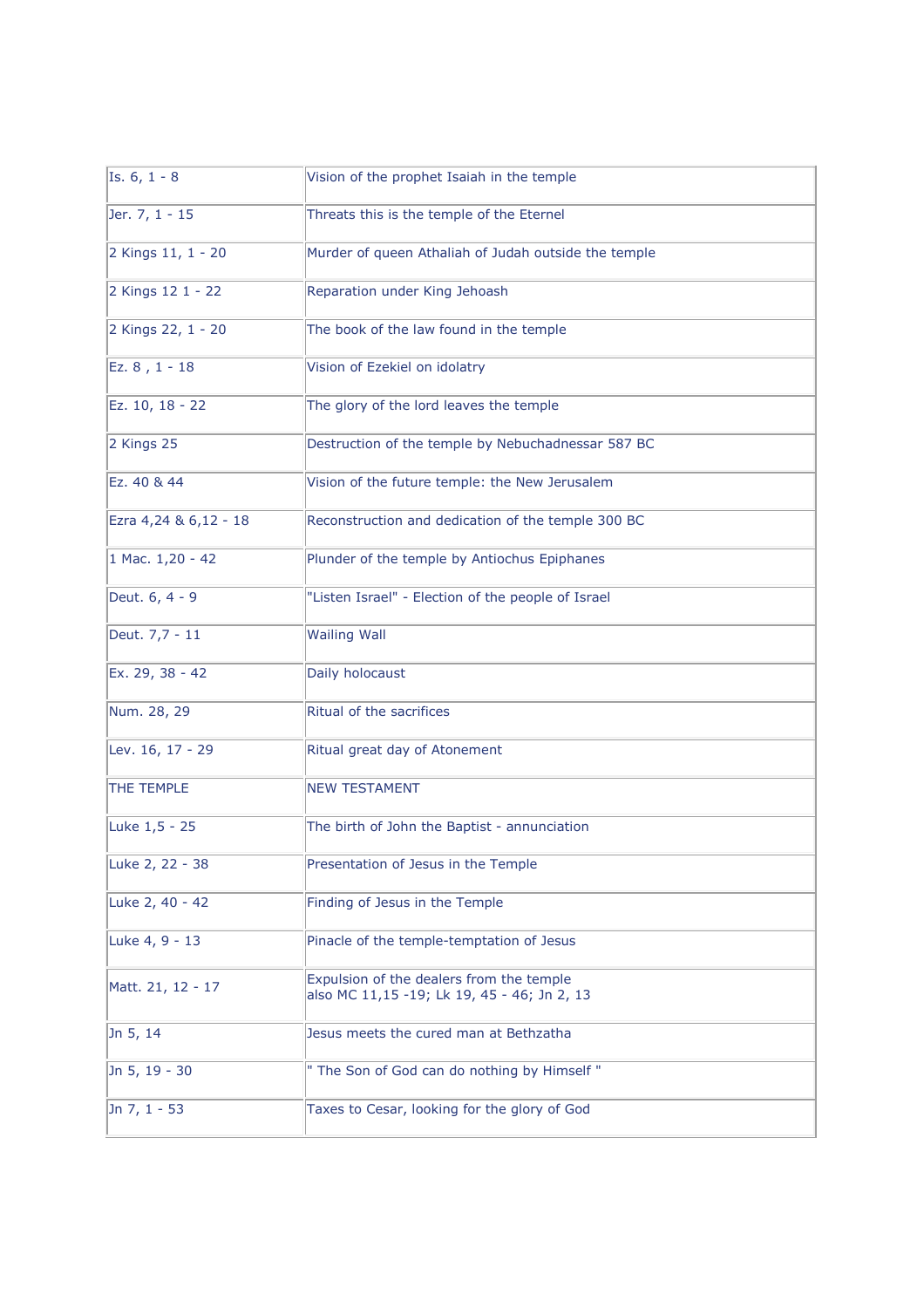| Jn $8, 1 - 11$         | The adulterous woman                                                                                  |
|------------------------|-------------------------------------------------------------------------------------------------------|
| Jn 8, 12 - 21          | I am the light of the world                                                                           |
| Jn 2, 19 - 21          | Destroy this sanctuary in three days                                                                  |
| Jn 8, 51 - 59          | Discussions with the Jews                                                                             |
| Jn 10, 22 - 39         | My sheep hear my voice                                                                                |
| Jn 11, 45 - 53         | The plot against Jesus                                                                                |
| Matt. 21, 23           | What authority have you for acting like this?                                                         |
| Mark 12, 41 - 44       | The widow's mite                                                                                      |
| Matt. 24, 1 - 25       | Prophecy of the ruin of the temple                                                                    |
| Matt. 27, 3 - 10       | Judas returns 30 silver coins                                                                         |
| Matt. 27, 52           | Veil of the temple torn in two                                                                        |
| Acts <sub>3</sub>      | Cure of a lame man by Saint Peter                                                                     |
| Acts 21,15; 22; 23, 22 | Paul in the temple                                                                                    |
| Gal. 4, 26             | The Jerusalem above is free and is our mother                                                         |
| <b>MOUNT OF OLIVES</b> | <b>Gethsemane</b>                                                                                     |
| 2 Sam. 15, 30 - 32     | David leaves Jerusalem trying to flee from Absalom                                                    |
| 1 Kings 11, 7 - 8      | Solomon builds a palace for his foreign wives                                                         |
| 2 Kings 23, 12 - 13    | Destruction of the altars by Josias                                                                   |
| Ezek. 11, 23           | The Glory of the lord rose to leave the city & paused on<br>the mountain to the East side of the city |
| Zech. 14, 3 - 4        | Yehweh will fight against these nations as he fights in the<br>day of the battle                      |
| Jn 18,2                | Jesus had often met his disciples there                                                               |
| Matt. 21, 1 - 6        | The Messiah enters Jerusalem "Dominus Flevit"                                                         |
| Matt. 26, 30 - 56      | The Agony of Jesus in Gethsemane also Mk 14; Lk 22                                                    |
| Luke 24, 50            | The Ascension of Jesus                                                                                |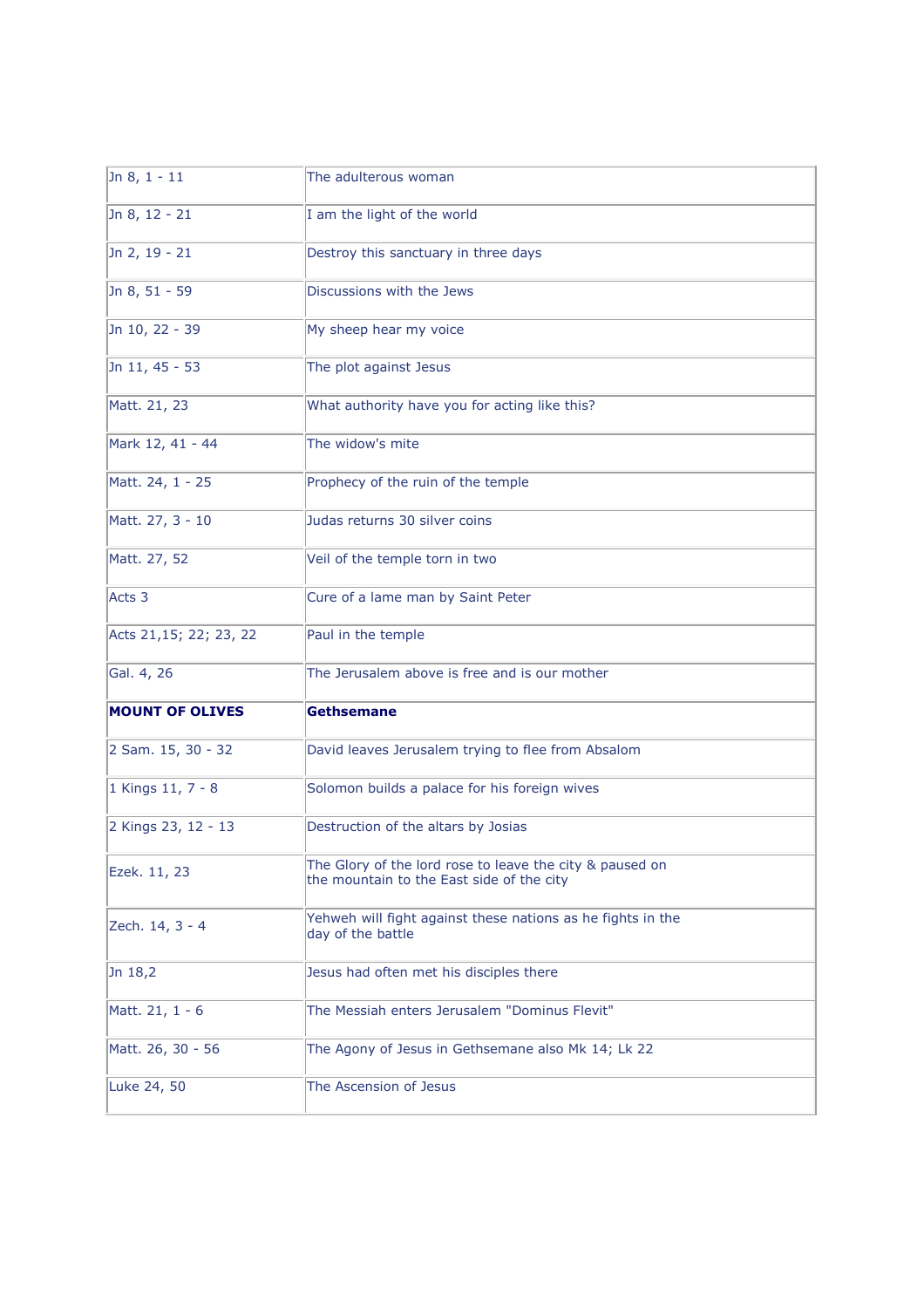| Acts 1, 4 - 12                                                               | The Ascension of Jesus                                                                                     |
|------------------------------------------------------------------------------|------------------------------------------------------------------------------------------------------------|
| Mark 13, 3                                                                   | Jesus announces the destruction of the temple                                                              |
| Luke 22, 39                                                                  | He then left to make his way as usual to the Mount of Olives                                               |
| <b>PATER NOSTER</b>                                                          | <b>GROTTO OF THE TEACHINGS</b>                                                                             |
| Matt. 6,7 - 13 and<br>Luke 11, 1-4                                           | <b>Our Father</b>                                                                                          |
| <b>VIA DOLOROSA</b><br><b>HOLY SEPULCHRE</b>                                 | <b>MYSTERY OF SALVATION</b>                                                                                |
| See the 4 accounts of the<br>Passion and the<br><b>Resurrection of Jesus</b> | Matt. 27, 27-31; Mark 14, 66 - 72; Luke 22, 56-62;<br>Jn 18, 12-27                                         |
| <b>PROBATIC POOL-ST.</b><br><b>ANNE'S</b>                                    | <b>BETHESDA</b>                                                                                            |
| Jn 5, $1 - 18$                                                               | The healing of the paralytic man                                                                           |
| <b>SOURCE OF GIHON</b>                                                       | <b>FOUNTAIN OF THE VIRGIN</b>                                                                              |
| 1 Kings 1, 28 - 55                                                           | Solomon receives the royal onction                                                                         |
| 2 Chr. 11, 4 - 9                                                             | Joab enters into Jerusalem by the cananean canal<br>also 2 Sam. 5, 6 -10                                   |
| 2 K 20,20                                                                    | King Hezekiah digs a tunnel, also 2 Chr. 32, 30; Si. 48, 17                                                |
| <b>POOL OF SILOAH</b>                                                        | <b>END OF HEZEKIAH'S TUNNEL</b>                                                                            |
| Is. 8, 6                                                                     | Siloam and Euphrates                                                                                       |
| Is 7, 3                                                                      | Isaiah sent to Achaz                                                                                       |
| Is 22, 9                                                                     | Oracle against the City                                                                                    |
| Jn <sub>9</sub>                                                              | The Cure of the man born blind                                                                             |
| Lk 13, 4 - 5                                                                 | The tower of Siloam                                                                                        |
| <b>VALLEY OF JOSAPHAT</b>                                                    | <b>KEDRON VALLEY</b>                                                                                       |
| Joel 4,2; Jer. 31 - 40                                                       | Jahweh will reign in the valley of Josaphat                                                                |
| Matt. 23, 29                                                                 | Scribes and Pharisees, you who build the sepulchres of the<br>prophets and decorate the tombs of holy men. |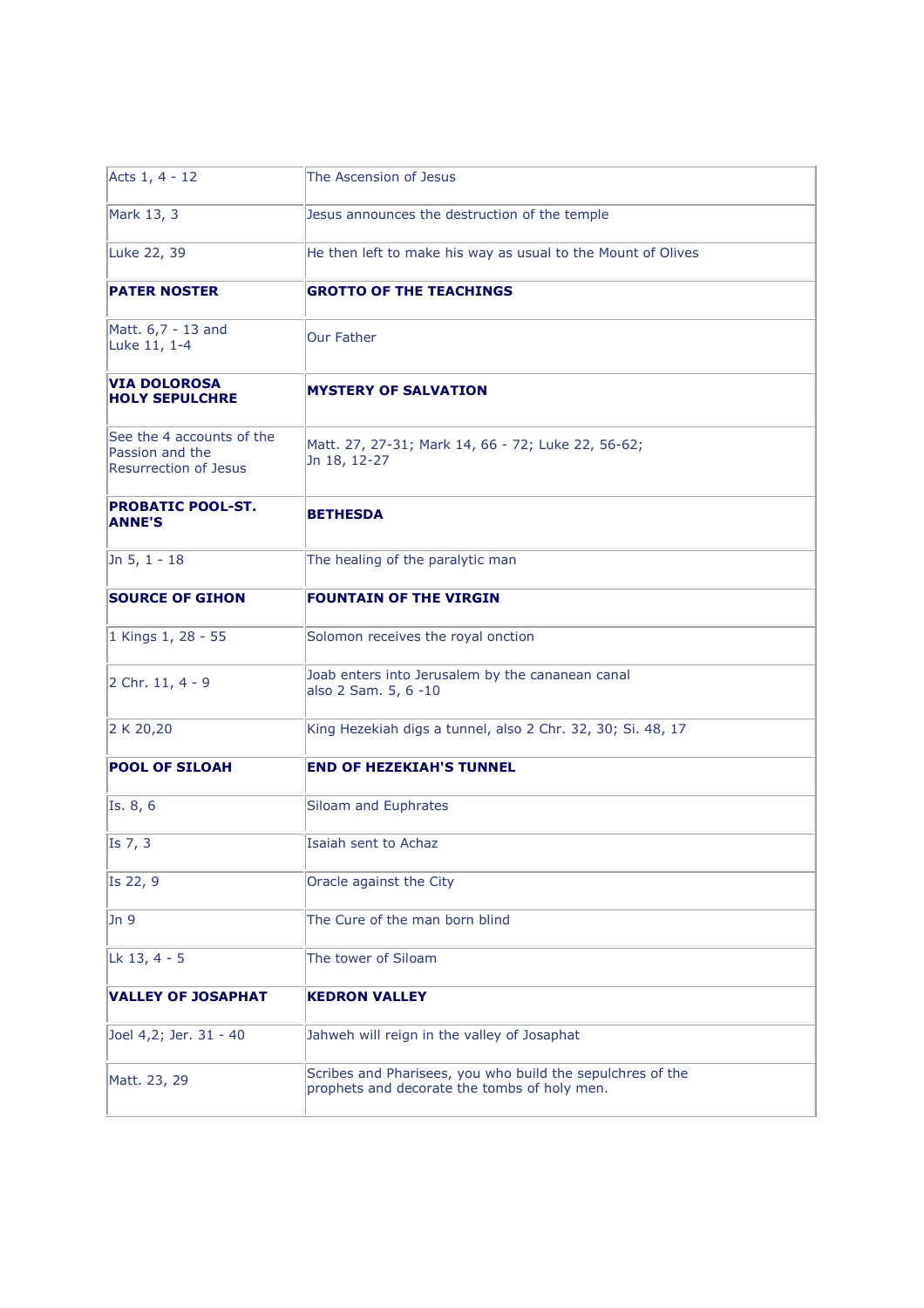| <b>MOUNTAIN OF EVIL</b><br><b>COUNSEL</b> | <b>A REFLECTION</b>                                                                                                |
|-------------------------------------------|--------------------------------------------------------------------------------------------------------------------|
| Jn 11, 45 - 53                            | You fail to see that it is better for one man to die for<br>the people, than for the whole nation to be destroyed. |
| <b>MOUNT ZION</b>                         | <b>DAVID'S CITY</b>                                                                                                |
| 2 Sam. 5, 7; Chr. 11,5                    | "City of David" Fortress of Zion                                                                                   |
| 2 Sam. 6, 10 - 12                         | The Ark of God in the Citadel of David                                                                             |
| Is. 8, 18                                 | Jahweh dwells on Mount Zion                                                                                        |
| Is. 2, 3                                  | Since the law will go out from Jerusalem                                                                           |
| Jer. 31, 12                               | They will come and shout for joy on the heights of Zion                                                            |
| 1 M                                       | Nicanor on Mount Zion                                                                                              |
| <b>CENACLE</b>                            | <b>LAST SUPPER ROOM</b>                                                                                            |
| Matt. 26, 26 - 29                         | Institution of the Holy Eucharist                                                                                  |
| Mark 14, 22 - 25                          | Last Supper and Eucharist                                                                                          |
| Luke 22, 14 - 38                          | Last Supper and Eucharist                                                                                          |
| Jn 13; 14; 15;                            | Teachings of Jesus at the Last Supper                                                                              |
| Jn 17                                     | Prayer for Unity of the disciples of Jesus                                                                         |
| Jn 20, 19 - 29                            | Apparitions to his disciples after the Resurrection                                                                |
| 1 Cor. 11, 23 - 25                        | Institution of the Holy Eucharist                                                                                  |
| Acts 1, 12 - 26                           | The group of the Apostles - Christian Community                                                                    |
| Acts 2, 1 - 4                             | The coming of the Holy Spirit - Pentecost                                                                          |
| <b>ST. PETER INGALLICANTU</b>             | <b>DENIAL</b>                                                                                                      |
| Jn 18, 15 - 27                            | Denial of Peter also Matt. 26, 69 - 75;<br>Mark 14, 66 - 72; Luke 22, 56 - 62                                      |
| <b>HACELDAMA</b>                          | <b>SCANDAL</b>                                                                                                     |
| Jer. 7, 31 - 33                           | Burned children offered as sacrifice Mark 9, 43 idem<br>(Gehena = Hell)                                            |